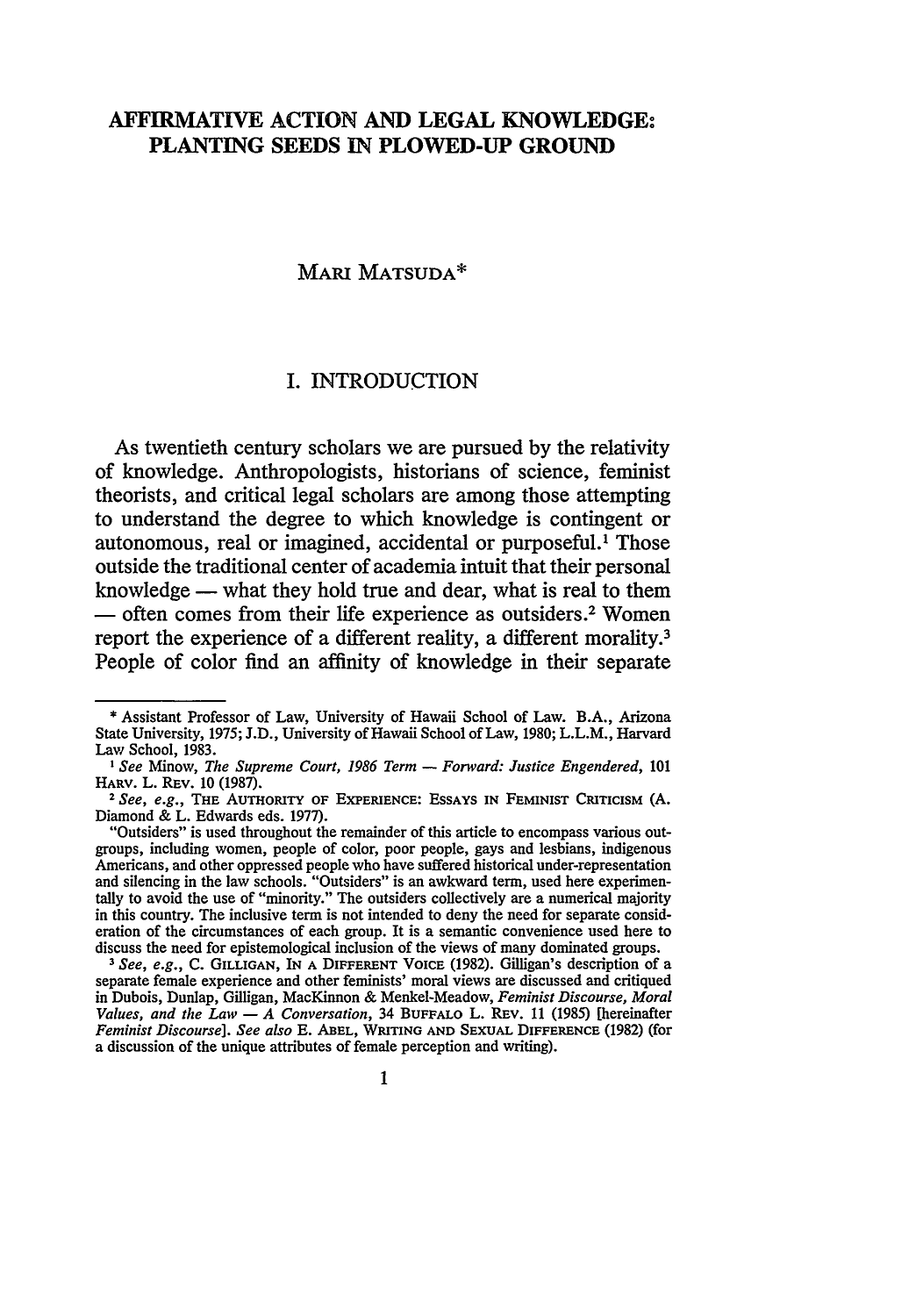caucuses that they do not find in predominantly white settings.4 Knowledge at the academic center, however, stands monumental and unchanged by the separate knowledges groups of outsiders are nurturing at the academic margins.

Affirmative action, a concept we have accepted in respect to bringing new colors and shapes of human bodies into law schools, should also apply to our primary function as scholars: the exploration of human knowledge. The new individuals we are bringing to the law schools also bring new ideas about law. Instead of bending their minds to conform to the knowledge of the formerlysegregated law school, perhaps we should bend our shared legal knowledge to accommodate new visions.

# **II.** OLD GARDENS: THE LANDSCAPE OF SEGREGATED LEGAL KNOWLEDGE

This proposal suggests specific action to end apartheid in legal knowledge. Apartheid is evident in the books shelved, in the journals read, and in the sources considered in the process of legal scholarship.<sup>5</sup> Recurring citations in prestigious legal writing,

<sup>4</sup> An interesting example of this is the collection of papers presented at the Tenth National Critical Legal Studies Conference at Los Angeles, California, Jan. 7, 1987. The authors, who worked separately from their perspectives as legal intellectuals and people of color, came to remarkably similar conclusions. *See* Bracamonte, *Minority Critiques of the Critical Legal Studies Movement* - *Forward,* 22 HARV. C.R.-C.L. L. REV. 297 (1987); Dalton, *The Clouded Prism, id.* at 435; Delgado, *The Ethereal Scholar: Does Critical Legal Studies Have What Minorities Want?, id.* at 301; Matsuda, *Looking to the Bottom: Critical Legal Studies and Reparations, id.* at 323; Williams, *Alchemical Notes: Reconstructing Ideals From Reconstructed Rights, id.* at 401; *cf.* Torres & Brewster, *Judges and Juries: Separate Moments in the Same Phenomenon,* 4 LAW & INEQUALITY: J. THEORY & PRAC, 171 (1986); Williams, *The Algebra of Federal Indian Law: The Hard Trail of Decolonizing and Americanizing the White Man's Indian Jurisprudence, 1986*  WISC. L. REV. 219.

<sup>&</sup>lt;sup>5</sup> The author's statement represents her impression based on observations of scholarly behavior; she invites empirical refutation. The example of the typical first-year law school curriculum indicates, for example, that the casebooks, hornbooks, and even the commercial study aids are overwhelmingly authored by white men. White men are overrepresented both as authors and editors in prestigious legal journals, and the books considered imperative for the scholar's bookshelf are similarly segregated. For a collection of feminists' views on segregated knowledge in the various disciplines, see *Reconstructing the Academy,* 12 SIGNS 203-409 (1987) (issue of the journal "dedicated to reclaiming our alma mater" and offering a collection of readings "about ourselves as educators and as students of women's experiences," *id.* at 205); *see also* FOR ALMA MATER: THEORY AND PRACTICE IN FEMINIST SCHOLARSHIP (P. Treichler, C. Kramarae & B. Stafford eds. 1985).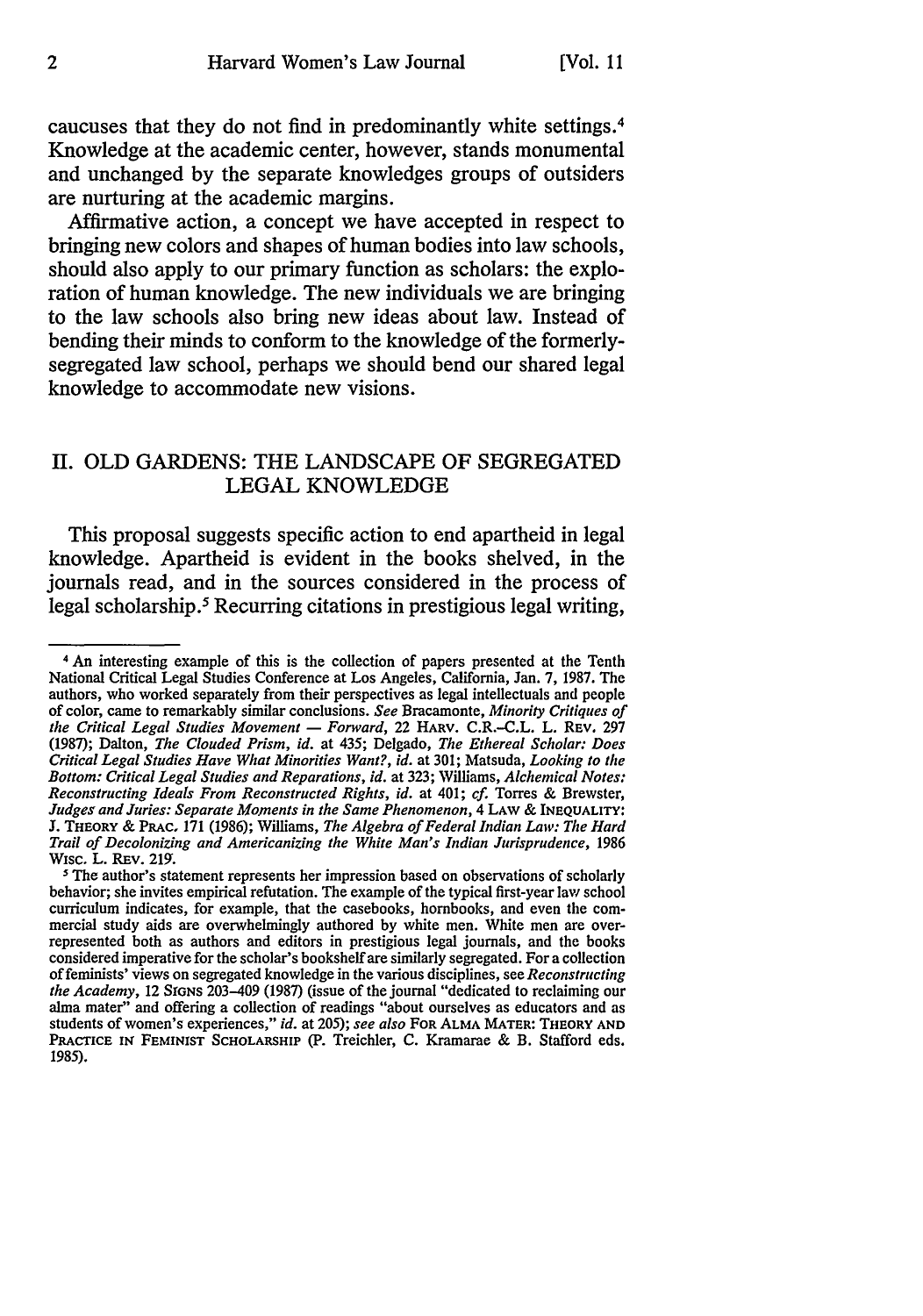particularly in theoretical writing, are largely segregated, as Richard Delgado noted in his article, *The Imperial Scholar.6* This segregation results in a legal knowledge uninformed by the rich and provocative knowledge of outsiders.

One can discern the landscape of segregated legal knowledge by reading the law reviews of elite law schools. Certain citations appear with such frequency that they have become *de rigueur*  for anyone wishing to engage in discourse within that particular academic realm.7 While women authors are, commendably, increasingly represented in the articles and citations, an informal review indicates that they are cited with far less regularity than men. People of color fare even less well than women in citation counts, following the familiar pattern of affirmative action in admissions and employment: white women are integrated first, and in limited numbers, followed by men-of-color, then womenof-color, each at dramatically decreasing rates.8

Citation counts are a standard measure of academic prestige.<sup>9</sup> Scholars proceed in research and information-gathering by following a trail of footnotes.<sup>10</sup> In addition to following footnotes, people cite what they have read and discussed with their academic friends. When their reading and their circle of friends are limited, their citations become limited. The citations then breed further self-reference. This process ignores a basic fact of human psychology: human beings learn and grow through interaction with difference, not by reproducing what they already know.<sup>11</sup> A system of legal education that ignores outsiders' perspectives artificially restricts and stultifies the scholarly imagination. 12

12 Segregated scholarship also conveys the implicit message of the inferiority of the

<sup>6</sup> Delgado, *The Imperial Scholar: Reflections on a Review of Civil Rights Literature,*  132 U. PA. L. REV. 561 (1984).

<sup>&</sup>lt;sup>7</sup> A particular example of this is THOMAS KUHN, THE STRUCTURE OF SCIENTIFIC REVOLUTIONS (1970).

*<sup>8</sup> See* Chused, *Faculty Parenthood: Law School Treatment of Pregnancy and Child Care,* 35 J. LEGAL Eouc. 568, 572 (1985) (statistics of the number of women in law teaching); Lawrence, *Minority Hiring in AALS Law Schools: The Need for Voluntary Quotas,* 20 U.S.F. L. REv. 429 (1986) (discussing the absence of minority law teachers).

*<sup>9</sup> See, e.g.,* A. Fiedler & C.D. Hart, *Stratospheric Aerosals: The Transfer of Scientific Information,* 8 LIBR. & INFO. SCI. REs. 243 (1986) (study of the use of citations following a single paper).

*<sup>10</sup>Id.* 

<sup>11</sup> J.B. MILLER, TOWARD A NEW PSYCHOLOGY OF WOMEN (1976). *See also* Axtell, *Forked Tongues: Moral Judgments in Indian History,* 25 PERSPECTIVES: AM. HIST. Assoc. NEWSL., Feb. 1987, at 10 (reproducing existing knowledge can make us sloppy scholars, "unwitting dupes and victims of our sources," *id.* at 10).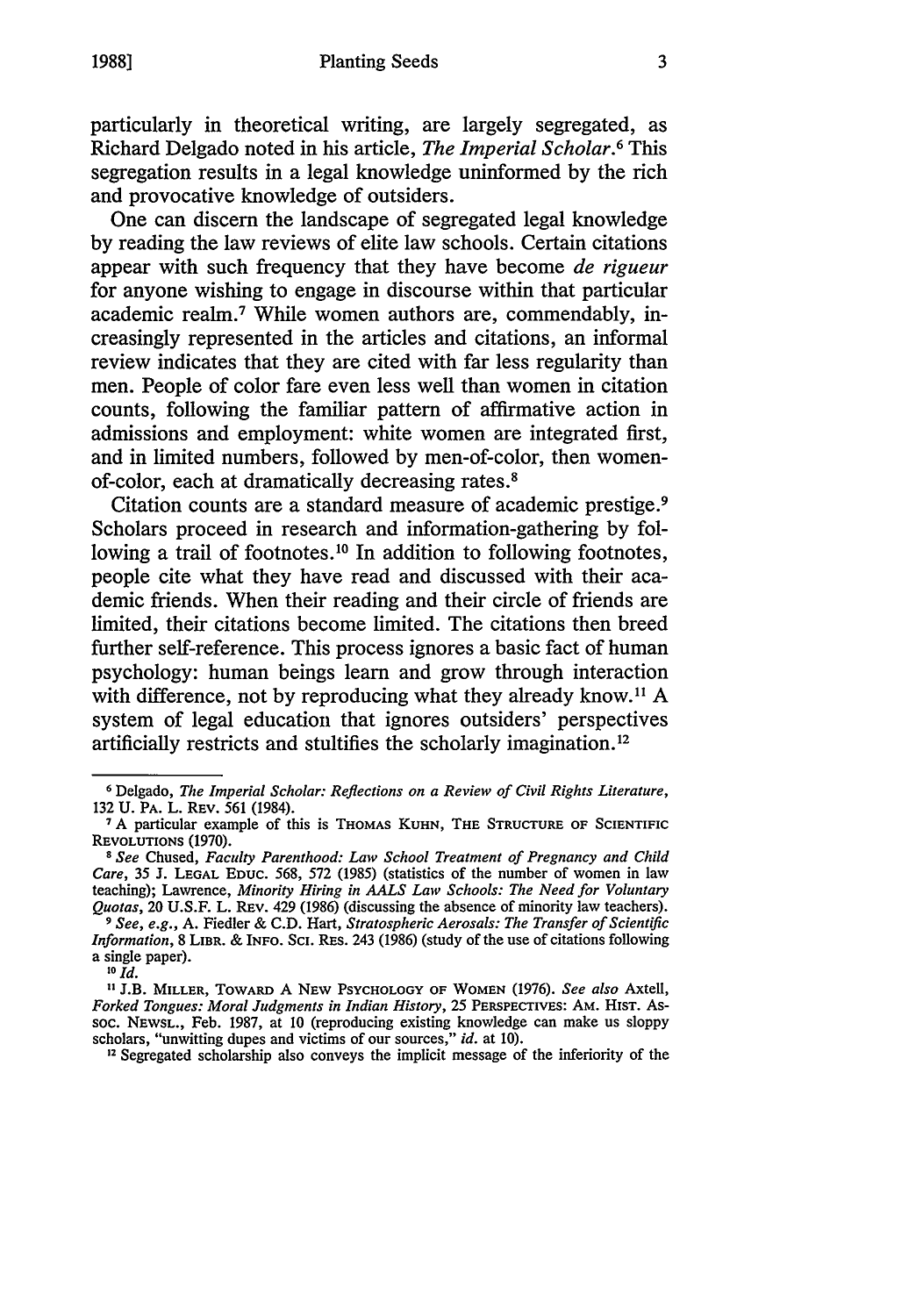When outsiders' perspectives are ignored in legal scholarship, not only do we lose important ideas and insights, but we also fail in our most traditional role as educators. We fail to prepare future practitioners for effective advocacy and policy formation in a world populated by women and men of differing points of view. We also fail in traditional affirmative action goals.<sup>13</sup> Recruitment and retention of women and people of color in faculty positions, for example, are exceedingly difficult when such candidates perceive the law schools as hostile worlds of tilted knowledge, and where their scholarship fails to claim the attention of dominant legal academicians. <sup>14</sup>

# III. PLOWING UP THE GROUND:<sup>15</sup> ALTERING THE LANDSCAPE OF LIMITED LEGAL KNOWLEDGE

A theory of affirmative action scholarship is worthless without a method of implementation. This section sets forth concrete steps toward the desegregation of legal knowledge.

Established scholars can start the process of eradicating apartheid in legal knowledge by making a deliberate effort to buy, order, read, cite, discuss, and teach outsiders' scholarship. When buying twenty books in a newly-discovered bookstore, for example, the affirmative action scholar should ascertain that some of them are written by white women, women of color, and men of color.<sup>16</sup> If none are available, a formal inquiry is appropriate. The scholar can put pressure on the bookselling and publishing

excluded scholarship. Like segregation in housing, schooling, and private clubs, segregation in citations denies the worth of the excluded groups. *See* H. KITANO, RACE RELATIONS 95-96 (1980) (the message of segregation is inferiority).

<sup>&</sup>lt;sup>13</sup> See McMillen, *Universities are Lagging in Hiring Women and Blacks For Faculty Jobs,* 2 *Studies Find,* CHRONICLE HIGHER EDUC., July 8,1987, at 11.

<sup>14</sup>*Cf.* Austin, *Resistance Tactics for Tokens,* 3 HARV. BLACKLETTER L.J. 52 (1986) (discussing the alienation of outsiders in law school faculties).

<sup>&</sup>lt;sup>15</sup> To quote Frederick Douglass: "Those who profess to favor freedom and yet deprecate agitation ... want crops without plowing up the ground, they want rain without thunder and lightening. They want the ocean without the roar of its many voices." W. MARTIN, THE MIND OF FREDERICK DOUGLASS 175 (1984).

<sup>16</sup> Bell Hooks reminds us that white women and women of color are different in some ways, similar in others. B. HOOKS, AIN'T I A WOMAN: BLACK WOMEN AND FEMINISM (1981).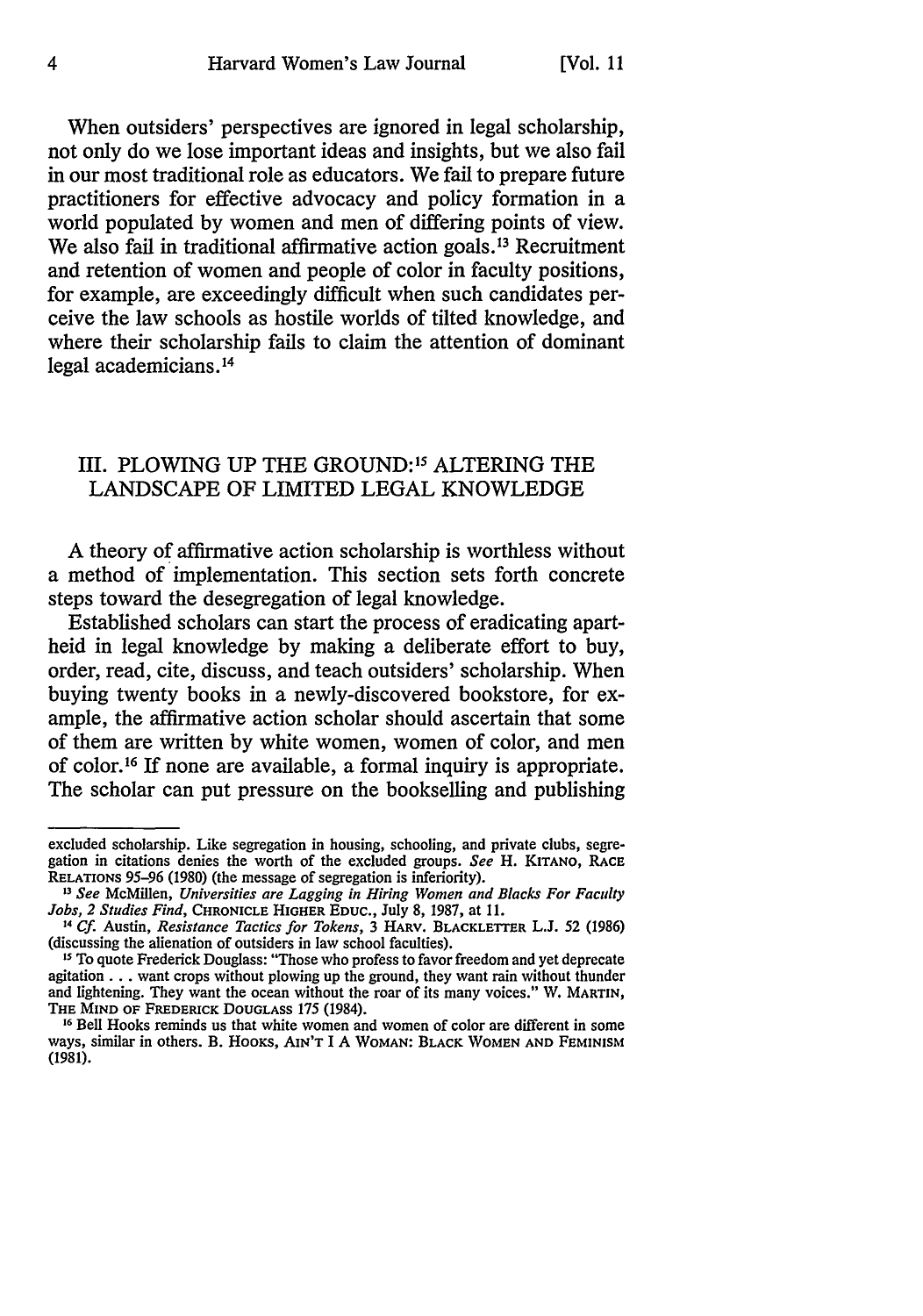industries to supply outsiders' scholarship. Quotas will help the particularly recalcitrant buyer. 17

Similarly, the affirmative action scholar will ensure that some of the materials in a stack of books and articles set aside for weekend reading are authored by outsiders. When writing an article or book, the newly-conscious scholar might consider ways in which outsider scholarship could enhance the piece. Once one begins a formal reading program in outsider scholarship, the citation goal is easily met. As scholars, we are inspired by what we read, and the affirmative action reader will delight in the new insights gleaned from writers previously unknown. Citing outsider scholarship is a political act. Tenure and promotion review committees typically ask whether a candidate's work is cited. Readers look to citations to determine whether an article speaks to them. When Martha Minow, a Harvard Law School professor, cites Audre Lorde, for example, she is saying to women, to people of color, and to lesbians "I am talking to you. I am learning from you. "18 This act brings outsiders into the world of "Harvardian" discourse and encourages them to continue writing. It challenges other readers to expand their sources and prevents the ghettoization of outsider writing.

Scholars can also engage in affirmative action when writing checks for dues and subscriptions by searching out fora that attract outsiders' work,19 and by learning to read documentary sources other than law review articles. Some of the best theoretical statements are found in position papers, briefs, speeches, op-ed pieces, and other non-academic publications.20 Outsiders' scholarship is often front-line scholarship.21 The luxury of law

<sup>17</sup> Quotas are suggested here in the literal sense. Examples include: 1. *Numerical Goals:*  I will buy five books by women of color this year. 2. *Alternating Selection:* For every book I buy authored by a man, I will buy one authored by a woman. 3. *Moratoriums:* I will not buy any mainstream books this summer until I make corrections in my deficient knowledge of outsider scholarship. For a discussion of the moral and theoretical basis of affirmative action, see Edley, *Affirmative Action and the Rights Rhetoric Trap,* in THE MORAL FOUNDATIONS OF CIVIL RIGHTS 56 (R. Fullinwider & C. Mills eds. 1986).

<sup>18</sup> Minow, *supra* note 1, at 63, 64, 79.

<sup>19</sup> SIGNS is a high-academic source of feminist scholarship. THE BLACK LAW JOURNAL and THE HARVARD BLACKLETTER JOURNAL frequently publish works by black legal scholars.

<sup>&</sup>lt;sup>20</sup> See, e.g., H. APTHEKER, A DOCUMENTARY HISTORY OF THE NEGRO PEOPLE IN THE UNITED STATES (1965).

<sup>21</sup> Leading Afro-American historians, for example, have often worked outside the academy. *See* Harris, *The Flowering of Afro-American History,* 92 AM. HIST. REv. 1150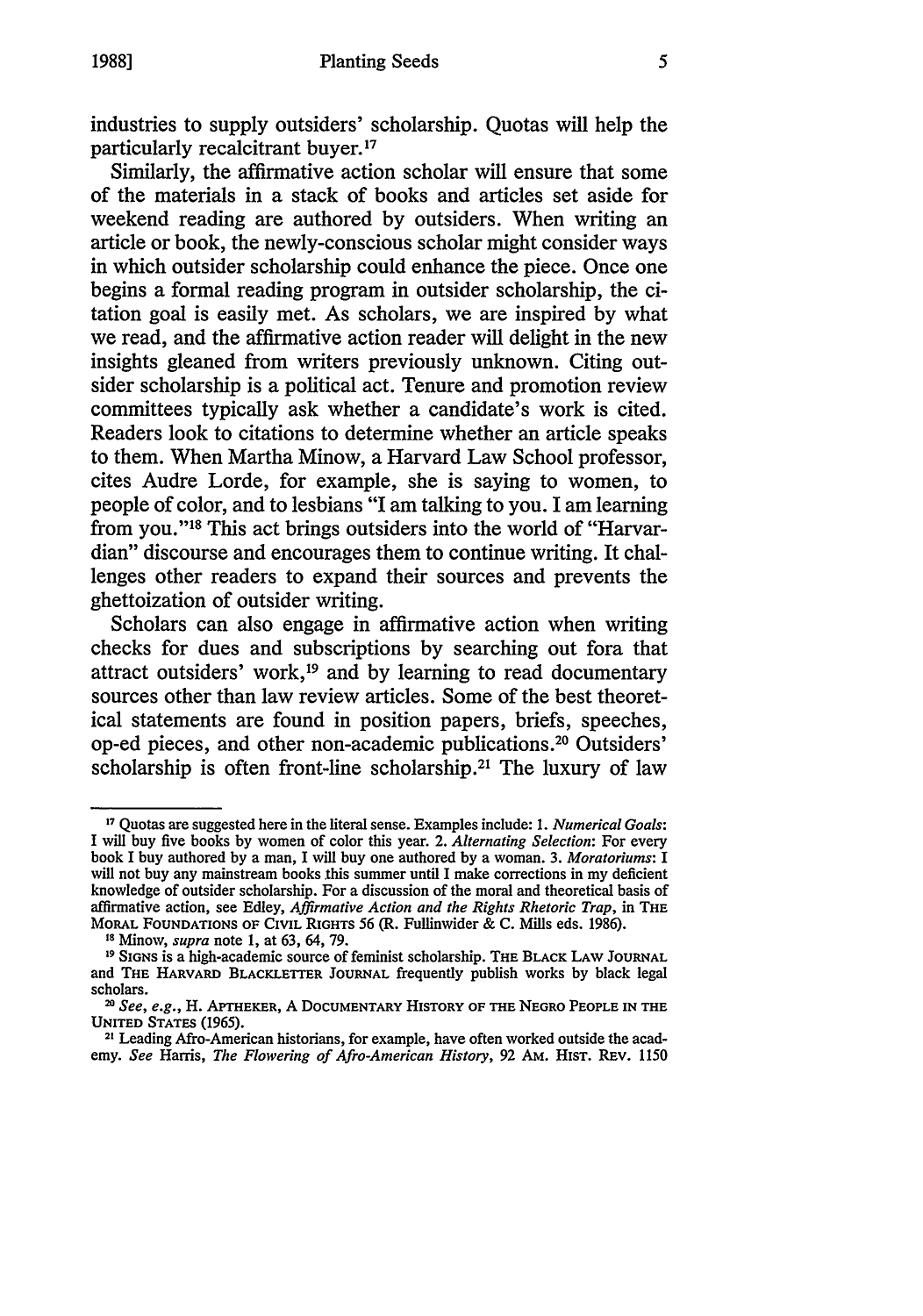review writing is not always available to scholars whose legal and theoretical skills are called first to battle against racism and sexism. If originality, exhaustive research, theory-building, conceptualization, doctrinal facility, and historical perspective are the measures of quality legal scholarship, then briefs in test-case litigation qualify as scholarship.<sup>22</sup> To the extent that briefs frame cases and cases become raw material for casebooks and law review articles, many writers are inadvertently failing to attribute the proper origin of innovations in legal concepts and changes in the law.

In addition to enlarging the scope of what one reads, cites and teaches to include the works of outsiders, scholars and others in the legal profession can promote affirmative action goals as organizers of meetings, panel discussions, and symposia. Inviting an outsider to present a paper, particularly if publication is likely to follow, is an empowering gesture that will result in a more productive experience for all participants.23 Those privileged with frequent invitations to participate in such events might develop the habit of asking whether members of under-represented groups will also receive invitations, and might also advocate strategies for ensuring outsider attendance. Those attending academic meetings can call attention to absences that reveal ideology by questioning the intellectual legitimacy of a panel discussion devoid of a female voice, or of a conference unattended by people of color.

Editors, librarians, book reviewers, and publishers can also participate in affirmative action scholarship, and consumers of their services can request that they do so. Law review editors, for example, should take special care to invite outsider scholars

<sup>(1987).</sup> This tradition of active and involved historical inquiry may explain why highscoring Black high school students scored highest of *all* students on a history test administered to measure the extent of students knowledge. *See* D. RAVITCH & C. FINN, WHAT Do OUR 17-YEAR-OLDS KNOW: A REPORT ON THE FIRST NATIONAL ASSESSMENT OF HISTORY AND LITERATURE 136 (1987).

<sup>22</sup> Valuable examples of non-law review scholarship include Plaintiff's Petition for Writ of Error Corum Nobis and Memorandum of Points and Authorities, Korematsu v. United States, 584 F. Supp. 1406 (N.D. Cal. 1984) (No. CR-27635W) (written by the predominantly Asian-American *Korematsu* Legal Team).

The Amici Curiae Brief of the Feminist Anti-Censorship Taskforce, *et. al.,* American Booksellers Ass'n Inc. v. Hudnut, 771 F.2d 323 (7th Cir. 1985) (No. 84-3147), is an excellent treatment by feminists of the first amendment/pornography dilemma.

<sup>&</sup>lt;sup>23</sup> In this regard the author would like to thank the Harvard Women's Law Association and the Australian Law and Society Association for organizing conferences on gender issues at which preliminary versions of this essay were presented.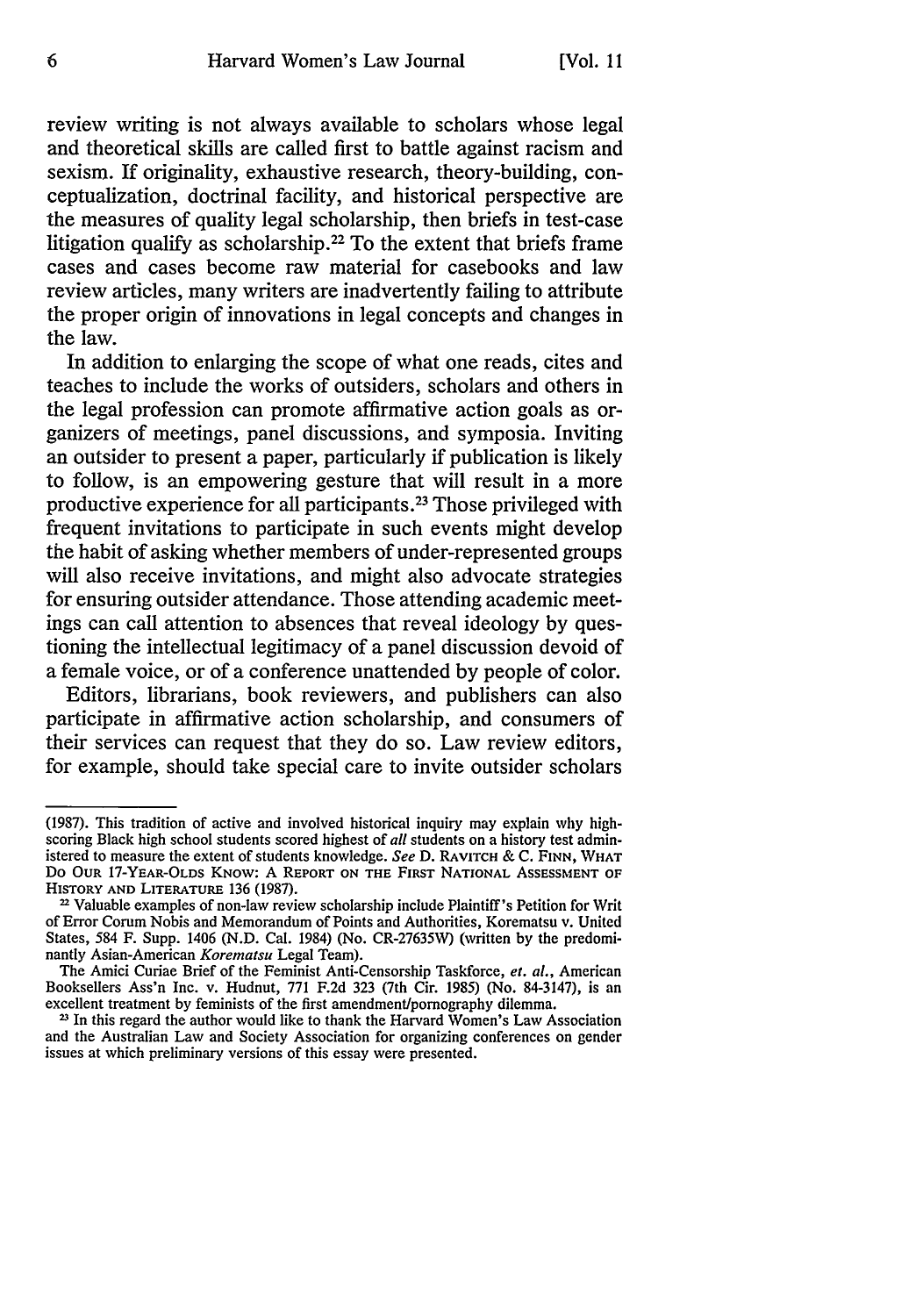to contribute, and book reviewers should analyze, critique, and bring to the fore deserving outsider works.

Law students, as well, can exercise affirmative action scholarship. Students are perhaps unaware of the power they hold as the fee-paying consumers of legal education. Students can inquire of professors and administrators whether outsider scholarship was considered in the compilation of required readings.<sup>24</sup> They can conduct surveys, perhaps as an independent study project, exploring the degree of segregated knowledge in the law schools. Empirical study of the assigned readings in the first-year curriculum, for example, might reveal a degree of segregation previously unnoticed by the faculty. Students can organize fora to bring outsider voices to law schools, and they can take responsibility for their own education, seeking out and studying the materials law schools fail to hand to them.25 The habit of complicity, of accepting without challenge what one is provided by established power, is dangerous and anti-democratic. Law schools are relatively safe places to risk conflict and to develop the habit of self-education.26

Finally, affirmative action in legal scholarship requires new skills of listening. The voices bringing new knowledge are sometimes faint and self-effacing, other times brash and discordant.<sup>27</sup> To the extent our past complicity in academic segregation has contributed to these different tones, we should strive to understand their origin and listen carefully for the truth they may hide.

<sup>24</sup> Women and people-of-color often feel alienated in law school classrooms as they struggle to achieve academic success while simultaneously questioning the legitimacy of ethnocentric and androcentric legal institutions. Duncan Kennedy addresses this dualism in LEGAL EDUCATION AND THE REPRODUCTION OF HIERARCHY: A POLEMIC AGAINST THE SYSTEM (1983). It is amazing that anyone with this dual agenda manages to obtain a law degree. Finding in their assigned readings an article by a feminist or a member of their own group, even if the purpose of inclusion is to invite classroom critique, can be a life preserver in a sea of irrelevancy for many students.

 $25$  For example, in 1982, the Harvard Law School Third World Coalition organized a course on racism and law, bringing scholars of color from around the country to present lectures. Other conferences organized by student groups to bring outsider scholars to the fore include: The Harvard Women's Law Association Conference, Equality in Fact: Using Legal Education to Combat Racism and Sexism in the Law, May, 1987; The Yale Law School Third World Women Collective Conference, April, 1988; and the annual Asian-American Law Students Convention.

*<sup>26</sup> See* Worden, *A Student Polemic,* 16 N.M.L. REV. 573 (1986).

<sup>27</sup> Professor Harry Kitano suggests that minority group writers, having suffered under racist conditions, "are likely to write with great emotion and little patience." H. KlTANO, *supra* note 12, at 8.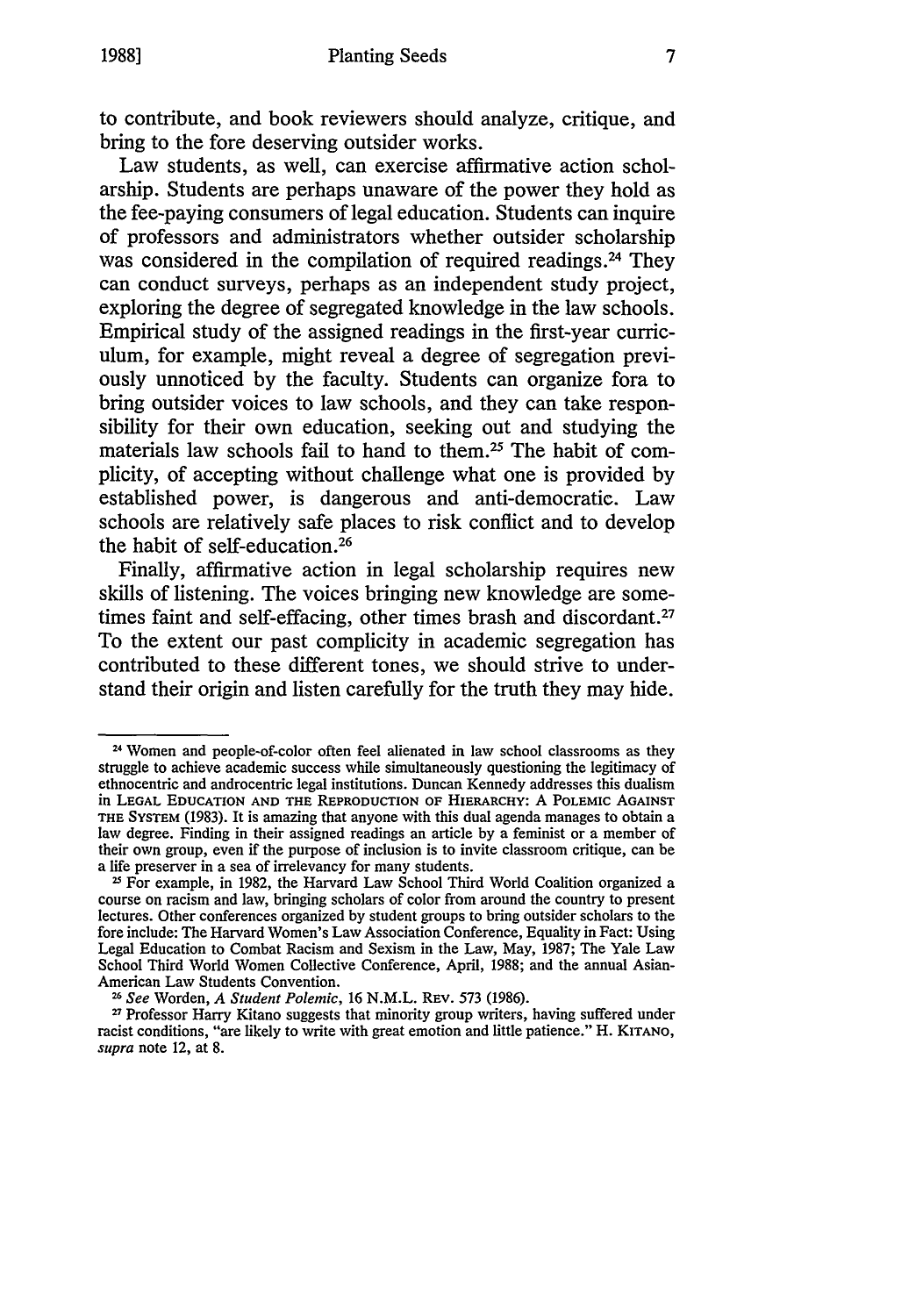Implicit in this proposal is the belief that intellectual inquiry is a valid adjunct to movements for positive social change. I do not suggest that scholars are the vanguard of such change. They are not. The creation and dissemination of collective knowledge is, however, an important element of social transformation. Scholars must continue to do what they do best in a way that will promote an end to all forms of oppression. Only a privileged minority of world citizens receive a university education. Exercising that privilege without thought to inclusion of outsiders supports the continuation of an exclusionary system, and deprives all scholars of the full breadth of intellectual stimulation and rigor we require.

# IV. NEW GARDENS: THE LANDSCAPE OF INTEGRATED LEGAL KNOWLEDGE

It is difficult to imagine a landscape of integrated legal knowledge, for we have never brought together all the hands we need to create that landscape. Feminist theory tells us that the outsider's voice is likely to change the way we understand the world. We do not yet know whether the difference women bring is simply a temporal reaction to patriarchy or whether it is, as some hope, a revolutionary difference that will re-make law to bring about a more humane world.28 We will not know what we can learn until we use affirmative action in scholarship to welcome newcomers to the legal profession.

The new voices will emphasize difference. Confronting difference will give new vigor to theoretical debate. The outsiders' different knowledge of discrimination, for example, is concrete and personal.<sup>29</sup> To the extent legal discourse is distillable into conflicts over distribution of resources, the voice of the poor will force us to discuss such conflicts with full awareness of the reality of American poverty.

<sup>28</sup> Catherine MacKinnon argues that true women's morality is unknowable given the reality of patriarchical dominance. In her words, women are not free to articulate their own particularities while "this foot [is] on our necks," *Feminist Discourse, supra* note 3, at 28.

<sup>29</sup> This point was made repeatedly in the comments on feminist jurisprudence published in the Association of American Law Schools Section on Jurisprudence Newsletter, Nov. 1987.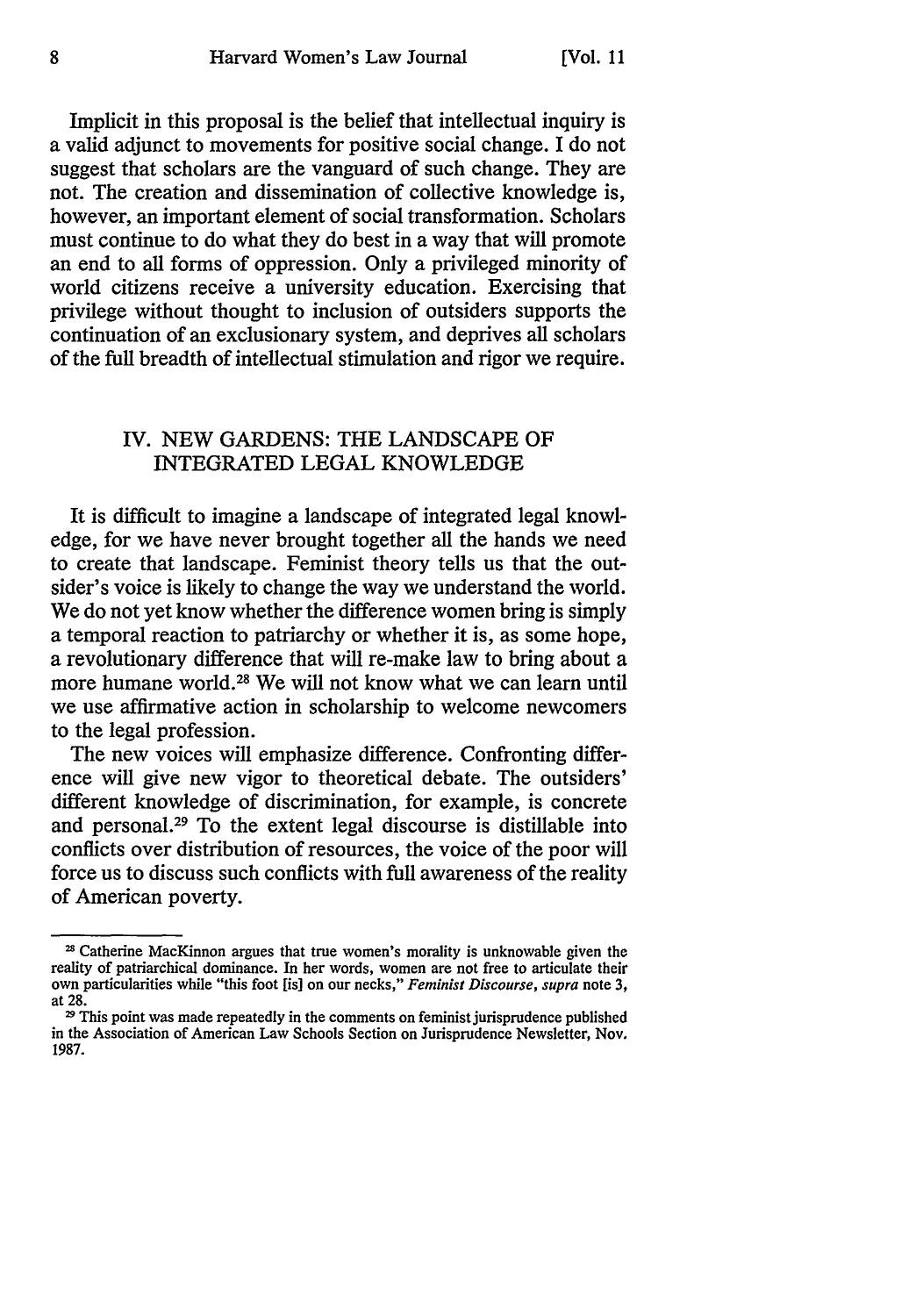Standard jurisprudential discourse, with its tendency to abstraction, will be forced to confront the harsh edge of realism. True affirmative action in law schools requires that the perspective of outsiders is considered as a matter of course in all discussions of doctrine and policy, and is expressed freely without fear of being labeled irrelevant or unrealistic. An affirmative action law school would respect those views by including them in readings, citations, symposia, library acquisitions, conferences, and classroom discussion. When we do this, we will live and work a different kind of academic life, one more invigorating and surprising than that we live now.

# V. WEEDS: OBJECTIONS TO AFFIRMATIVE ACTION IN LEGAL SCHOLARSHIP

In the spirit of the new legal scholarship that allows for selfdoubt,<sup>30</sup> this section considers troublesome objections to the concept of affirmative action scholarship.

First, an attempt to seek out and use outsider scholarship can appear patronizing and can reveal to others an embarrassing lack of knowledge. Do we grant unwelcome privilege to outsiders by seeking out their work, exercising an infatuation with difference that serves only to reinforce existing concepts of otherness? Do we maintain a hierarchical relationship of patron and token outsider by choosing whom to include?

The danger of missing out altogether on an important body of knowledge seems, on balance, a greater risk. The writers of the Harlem renaissance struggled with the conflicting need for and desire to reject white patronage. For example, as offensive as white preference for "dialect" poetry was, the Harlem writers continued to seek publication in white-dominated presses.<sup>31</sup> The white patronage they exacted helped develop and preserve an American art and literature integral to our cultural history. My

<sup>30</sup>*See* Gordon, *Critical Legal Studies Symposium: Critical Legal Histories,* 36 STAN. L. REv. 57 (1984) (discussing the self-conscious critique of critique as a standard part of the sonata-like form of Critical Legal Studies).

<sup>31</sup> The patronage problem of Harlem renaissance writers is discussed, *inter alia,*  in G. HULL, GIVE Us EACH DAY: THE DIARY OF ALICE DUNBAR-NELSON (1984); A. RAMPERSAD, THE LIFE OF LANGSTON HUGHES (1986).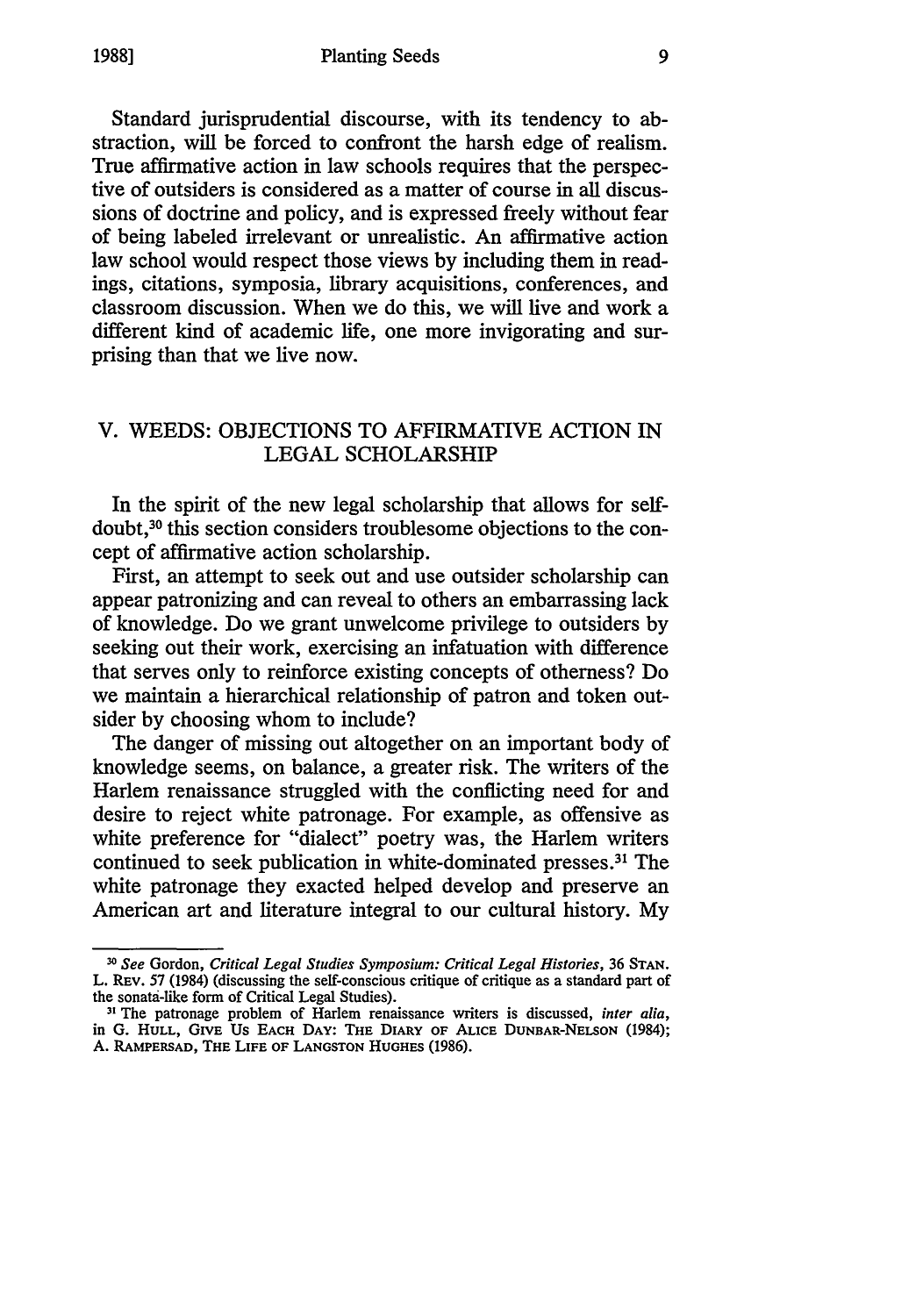conclusion from this historical incident is that the risk of offensive patronage and of inevitable cross-cultural misunderstanding was worth the benefit to both Black culture and mainstream American culture that is the legacy of the Harlem renaissance.

Thinking people can avoid the grossest offenses by creating fora for discussion of the patronage dilemma and by learning a new academic etiquette. We might stop saying "American" when we mean "white" or "women" when we mean "white women." We might learn the basic facts of the experience of outsider groups. We might learn why a *sansei* cannot speak Japanese, what Black scholars are saying about capitalizing "Black," and how many women in a class of 100 are probable victims of sex abuse. These are the things we learn from exposure to difference. We learn the facts and the code of behavior that relieve us from constant reassessment of our ability to commune successfully with one another. Until we acquire these new skills  $-$  skills we have been deprived of by our own segregated backgrounds — we will wound and stumble and long for retreat into the familiar singularity of segregated life.

In addition to the discomfort arising from our lack of social skill at integrated life, there is the dual danger of over-rating or under-rating outsider work. Insiders may feel they are not free to criticize outsider scholarship. I have noticed in myself, for example, an immediate reaction of rage when someone tells me they did not like the *Civil Rights Chronicles.* 32 Where does this rage come from? Does it mean that I presume anyone who does not have a near-religious experience upon reading Derrick Bell is a racist? This would be an unfair assumption, and an overprotective attitude toward Professor Bell, whose stature as a scholar can and will survive public criticism. While "not bad, considering" and "bad, such a pity" comments can drip with racism and sexism, fair public and private criticism is valuable to all scholars. In the legal profession, recognition is gained as often by critique as by praise. Witness the citation frequency and concomitant must-read status accorded Rawls and Dworkin in Critical Legal Studies literature, or of Duncan Kennedy in the writing of the Right. Fair criticism is thus consistent with affir-

<sup>&</sup>lt;sup>32</sup> Bell, *The Supreme Court, 1984 Term - Forward: The Civil Rights Chronicles, 99* HARV. L. REV. 1 (1985),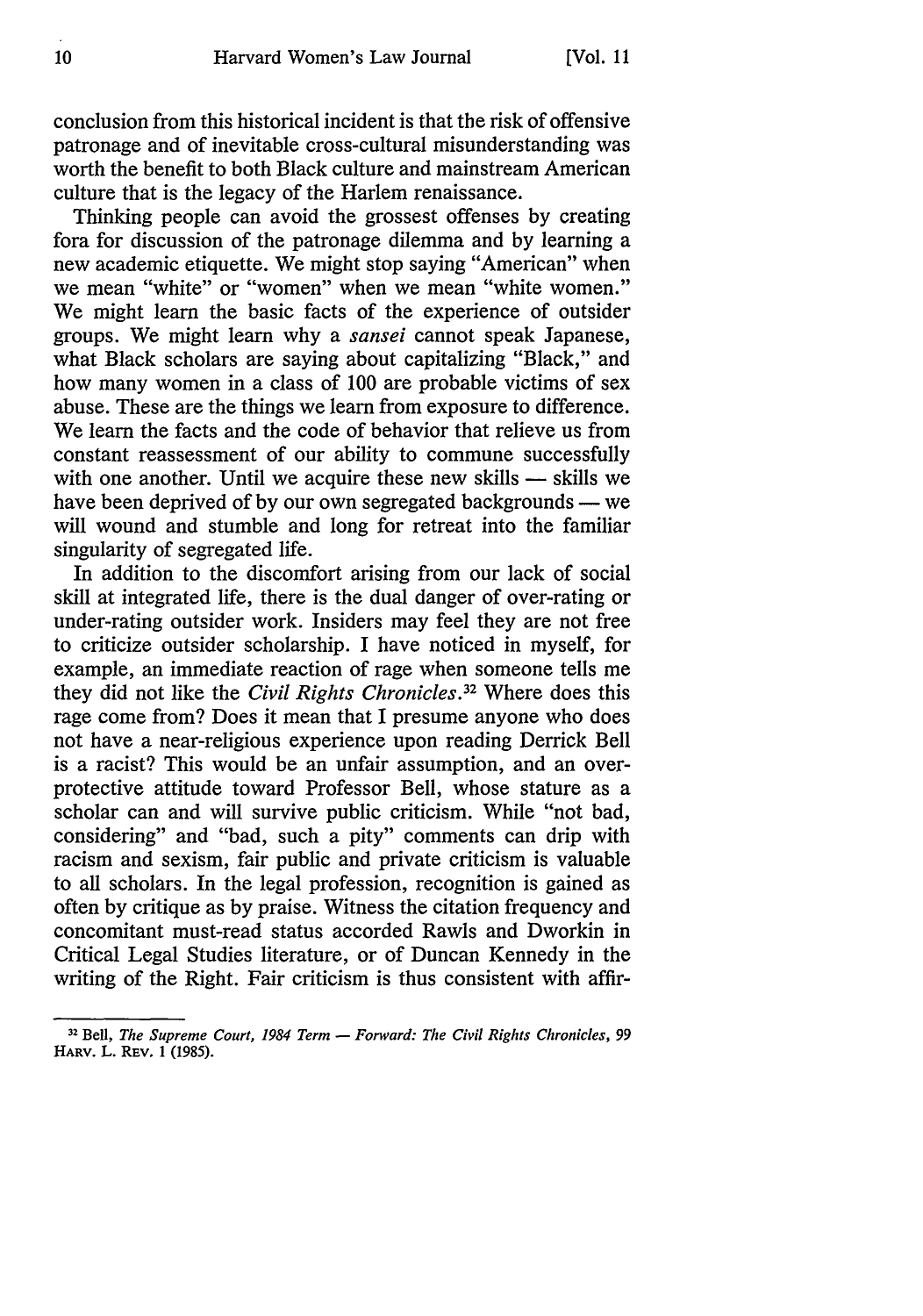#### 1988] Planting Seeds 11

mative action goals. Intellectual criticism directed against vulnerable, isolated, untenured, and disempowered scholars, however, carries different political implications than criticism of outsider scholars surrounded by a critical mass of other empowered outsiders. Fair criticism requires the reader to understand a particular genre before criticizing, and to strive for freedom from race/class/gender/culture bias.<sup>33</sup> It requires as well an active commitment to numerical affirmative-action hiring.

Exposure will chip away at the walls between us, and academic insiders and outsiders will benefit from scholarly exchange across those crumbling walls. The more outsider scholarship critics read, the more informed their criticism will be. Scholarship arises in a context. Just as the full impact of James Joyce or Igor Stravinsky becomes clear only after understanding the state of the art they responded to, so the full sweep of *The Civil Rights Chronicles*  becomes evident only within the context of Afro-American history, Afro-American rhetorical style, and Bell's previous work.

Concern about overburdening or imposing upon outsider scholars might also arise in acting upon this proposal for affirmative action scholarship. Given low numbers of outsider scholars, is it fair to ask them repeatedly to participate in symposia, to critique drafts, or to review books? Perhaps it is best to leave them alone to write their tenure pieces. This concem carries two false assumptions. First is the assumption that there are only a handful of outsider scholars to share the burdens of presenting alternative perspectives. While there are fewer than one would hope, there are increasing numbers of white women and people of color in law teaching.<sup>34</sup> Active inclusion of these scholars will help end the myth, particularly prevalent at elite law schools, that outsider law professors are as rare as California condors.

The second false assumption is that active participation in the scholarly community will overburden outsider scholars and pre-

<sup>33</sup> For an example of an informed critical response to Black nationalist poetry, see J. Jordon, *Cultural Nationalism in the 1960's: Politics and Poetry,* in RACE, POLITICS, AND CULTURE: CRITICAL ESSAYS ON THE RADICALISM OF THE 1960's (A. Reed ed. 1986).

<sup>34</sup> The Association of American Law Schools is a good source for locating outsider legal scholars. *See* "Minority Law Teachers," in ASSOCIATION OF AMERICAN LAW SCHOOLS, DIRECTORY OF LAW TEACHERS, 1986 - 87, at 1053 (listing of minorities in law teaching); ASSOCIATION OF AMERICAN LAW SCHOOLS, ASSOCIATION HANDBOOK, SEP-TEMBER 1987, at 74-76 (listing of section chairpersons of the Minority Groups and Women in Legal Education sections of the Association of American Law Schools).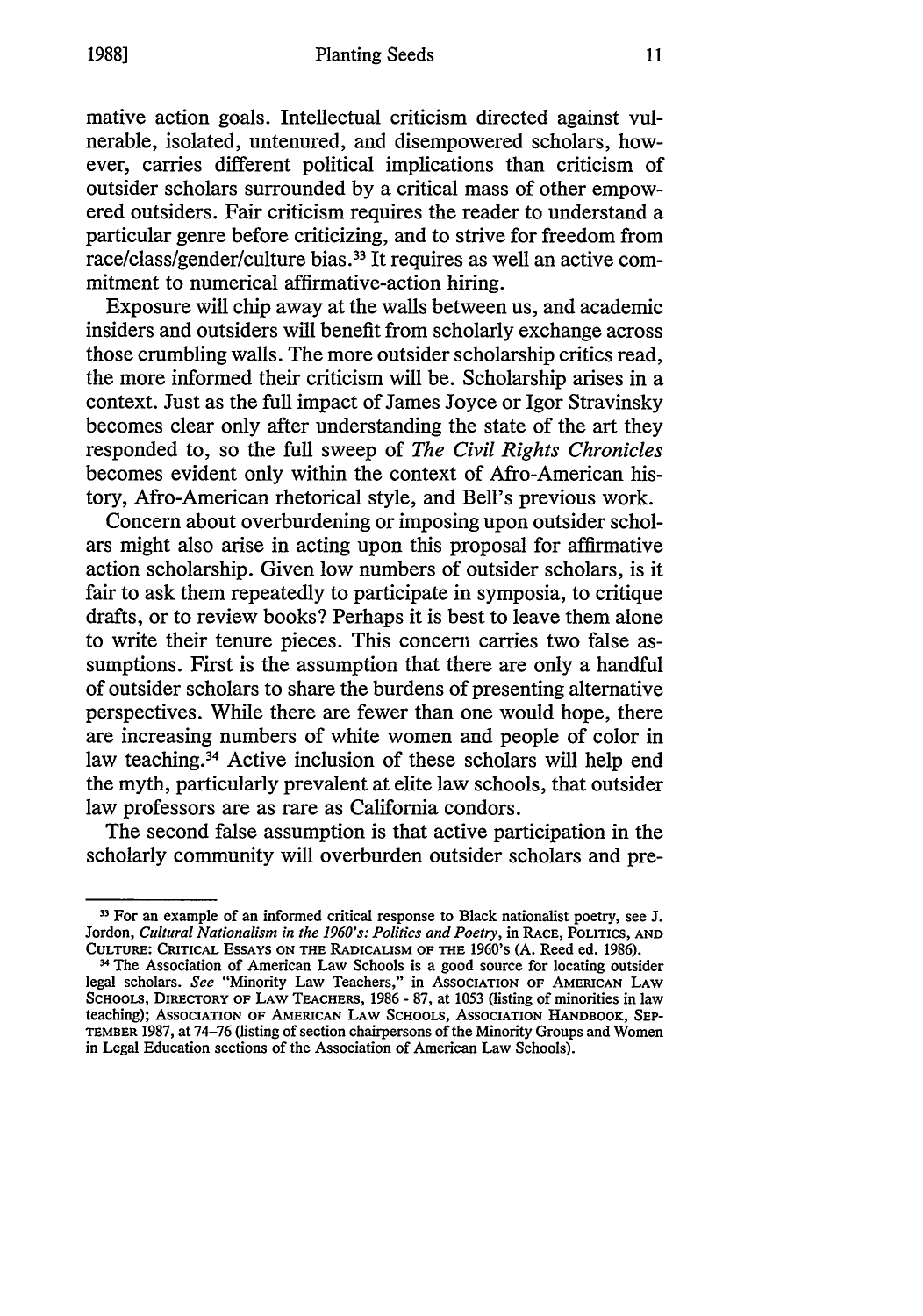vent them from doing their own important work. The opposite may well be true. Scholars attempting to produce articles alone in the law library sometimes fail because of the very isolation that is intended to promote writing. Writing is communicating, and it comes with natural ease and enthusiasm when the will to tell is strong. The will to tell, the will to teach, is roused when the scholar is actively, even angrily, engaged in discourse with other scholars. Thus, the rounds of symposia, retreats, and public speaking — and the concomitant feeling that others care about one's point of view  $-$  are significant precursors to good scholarship.

Another barrier to affirmative action in scholarship, sometimes called the collegiality problem, is the conflict, pain, and embarrassment that accompanies the introduction of difference. While we can strive to soften the edges of this conflict, we cannot avoid it, for the very goal of affirmative action is to change the way things are. Outsiders will expose and become targets for racism, sexism, and other "isms" more easily buried when we pretend that law school revolves around narrowly-defined discourse. Outsiders will feel the characteristic frustration that arises when one is asked to educate others about what the others should already know. Conversely, white men will experience the terror of otherness when new voices arrive at law schools. No longer the referent of everyone else's difference,<sup>35</sup> they may feel vulnerable and marginalized as outsiders grow in power; they may perceive themselves as objects of outsiders' bitter fantasies of revenge. Audre Lorde once said in response to a white woman's guilt and confusion in the face of black anger: "I do not exist to feel her pain for her. "36 While I strive to understand and respect her statement, I do think we all must accept some responsibility for the pain we generate when we shake ourselves out of the casual racism and sexism that has pervaded our institutional homes.

We must also consider the dangers of complacency, assimilation, and homogenization. Once we have incorporated all voices we may still remain keepers of law schools full of smart people talking to each other, divorced from the real world of struggle. Academe may prove a mellow monster amiably capable of draw-

<sup>&</sup>lt;sup>35</sup> Minow, *supra* note 1.

<sup>36</sup> A. LORDE, SISTER OUTSIDER: ESSAYS & SPEECHES 125 (1984).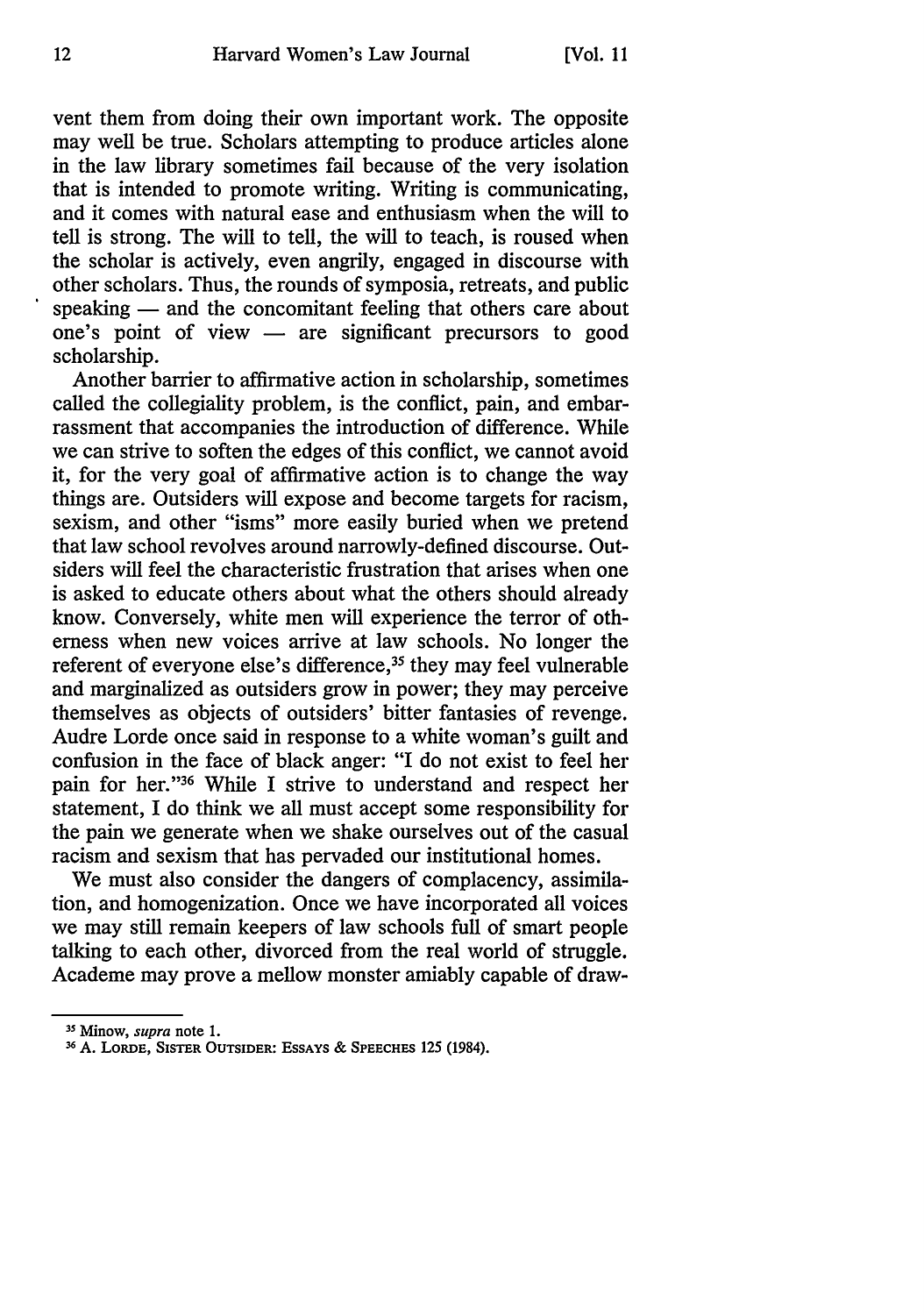ing angry outsiders into its maw, where they will rest quietly, no longer a threat to existing power. I do not think this will happen. Assimilation is not possible in a world that is, unfortunately, still poisoned by resilient racism, sexism, class bias, and homophobia. Outsiders are all too frequently reminded of their difference. They are likely to remain aware and active *qua* outsiders until Frederick Douglass' dreamed of millenium  $-$  the time of true equality that is the reward for constant struggle.<sup>37</sup>

The dangers of intellectual appropriation, imperialism, and colonization also deserve attention. If mainstream scholars take the admonition to read and cite outsiders in their own work seriously, will they thereby enhance their own academic prestige by playing new music to an old audience? Scholarship, to an extent, is appropriation with attribution. The danger of intrusion and preemption of outsider prerogatives necessitates an examination of the possibility of exploitation. Is it exploitative, for example, for an Asian-American to rely heavily on Black sources or for a white scholar to build an academic reputation writing about indigenous peoples? My answer thus far is that telling the story is important, and the voice-once-removed is sometimes the only one available to tell that story in the universities. When using the experience of another, careful attribution, acknowledgment, and disclaimer are appropriate, as well as an active commitment to bringing the outsiders themselves into the academic circle and to sharing any benefits accruing from publication.

Finally, any proposal for affirmative action scholarship will draw resistance from those who rightfully treasure academic freedom and who fear tyranny of any kind, including the tyranny of outsider pain. Thus it is necessary to clarify this proposal. The project proposed here is not one of establishing hierarchies of pain, or superiorities of difference. Rather it is one of recognizing difference and thereby advancing our goals as scholars and political beings. Outsiders might want to discuss among themselves whether there is such a thing as reverse elitism, and learn to recognize when their frustration at insiders' inability to empathize is itself a conditioned response of the colonized, made irrespective of the merits of the insiders' efforts. As to insiders who feel

<sup>37</sup> Douglass' conception of the millenium is developed in Waldo Martin's outstanding intellectual biography of Frederick Douglass, W. MARTIN, supra note 15.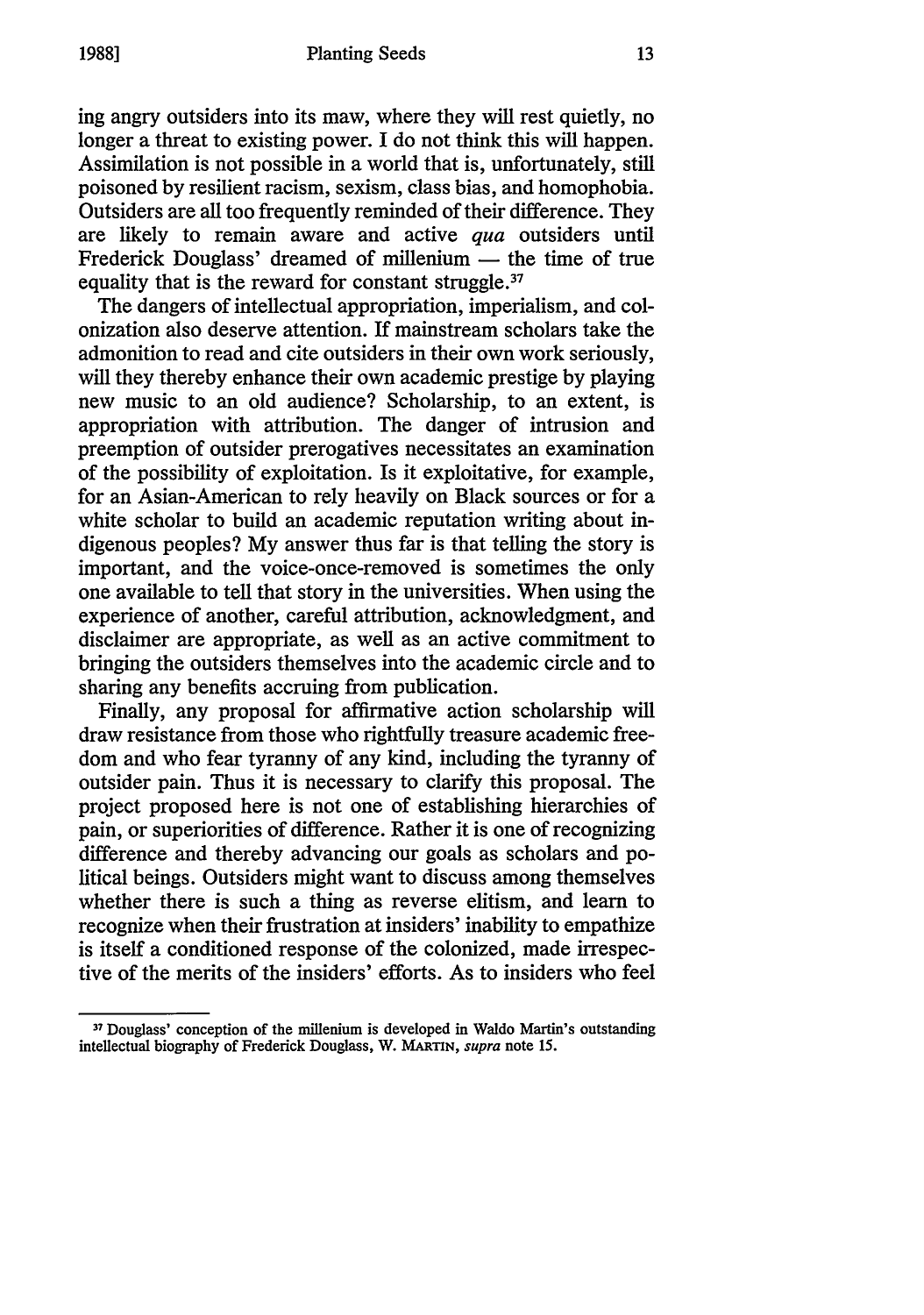coerced, no one is required to follow this proposal. The skeptical may wish to try it, with artificial enthusiasm, to see whether it works for them. Like the city child planting a first garden, the skeptic may find something wonderful and obvious that was unknown before.

### VI. CASE STUDY: ONE TEACHER'S EXPERIENCE

This essay closes by offering a few examples of how these ideas have worked for the author.

On a recent visit to Australia, I reminded myself of affirmative action scholarship and sought out writing by aboriginal people. The commercial and university bookstores had thin collections of materials pertaining to aboriginal people, and had almost no works authored by aboriginal people themselves. Complaints about this finally led me to Black Books, a small store operated at an aboriginal college. Even at Black Books all the books on aboriginal legal claims and land use, my research interests, were written by enlightened whites. The clerk, sensing my frustration, offered assistance, pointing out a section overflowing with poems and fiction by Black Austraiian writers. These works contained what I was looking for: insight into the jurisprudence of aboriginal people - their ideas about land, about law, about government, about justice. Later, I realized, the best sources I have found for an indigenous voice are poems. Poets can self-proclaim their status as writers. Academic writers cannot. Semantically we differentiate between writers (unpublished) and authors (published), but a poet is a poet, regardless of commercial or state-defined status. Aboriginal writers, coming from a rich oral tradition and finding themselves excluded from academic writing, have become powerful poets and fiction-writers. <sup>38</sup>

This and other efforts to find and read outsider work led naturally to using this work in the classroom. In my American Legal History class, I have used excerpts from a book discovered

*<sup>38</sup> See, e.g.,* J. DAVIS, THE FIRST-BORN AND OTHER POEMS (1983); C. JOHNSON, THE SONG CIRCLE OF JACKY AND SELECTED POEMS (1986); K. WALKER, My PEOPLE (1970); A. WELLER, GOING HOME (1986).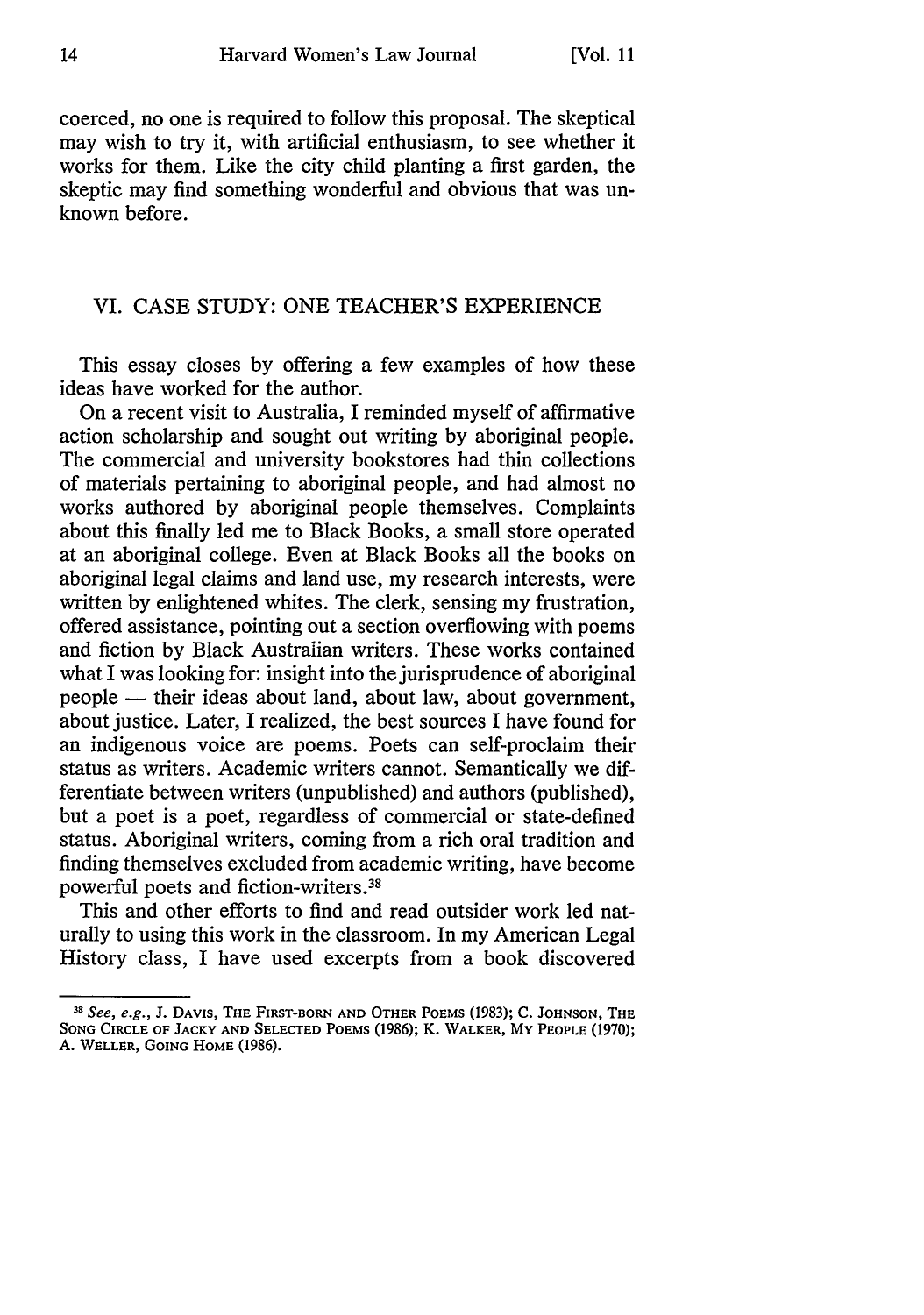#### 1988] Planting Seeds 15

through a self-imposed bookstore quota rule.<sup>39</sup> The book is *Selma, Lord, Selma,40* an oral history of two Black women who were children during the voter registration struggle in Selma, Alabama. I use this excerpt in class first to describe the civil rights movement to students who have no personal recollection of it, and secondly to provoke a discussion of the power of rights rhetoric versus the limits of liberal legalism. Students in each of three classes shed real tears over this story of two children who decided on their own, without parental approval, to join the lifethreatening confrontation at Edmund Pettus Bridge in order to win the right to vote for Blacks. This personalized account forces students to confront the power of legal ideals in a concrete way, and provides a useful counterpoint to articles challenging the efficacy of law reform. I know of no comparable piece for making this point. It is no accident that it took the words of two Black women to evoke that response.

The only other time I have seen students cry in class was when I read an Alice Walker essay on death and dying in contemporary America41 to illustrate a point in a torts class. The topic for the class was the underlying rationale for compensating wrongful death. The class was asked whether the rationale relates to an emerging human rights standard of dignified death. The Walker essay describes the death of an elderly Black woman who has lived a full life of work, friendship, gardens, and grandchildren. Her friends and family gather around her as she dies quietly in her home. Walker's female understanding of what she calls an "excellent death" is a good foil for the standard analysis of wrongful death as compensation for economic loss to the survivors. Her reverence for death from old age provides a Black perspective as well: death from old age comes less often to the Black community, where police violence, substandard health care, crime, industrial accidents, and the ravages of poverty take disproportionate numbers of young lives - young lives devalued by

*<sup>39</sup> See supra* note 17.

<sup>4{)</sup> S. WEBB & R.W. NELSON, SELMA, LORD, SELMA: GIRLHOOD MEMORIES OF THE CIVIL RIGHTS DAYS (1980).

<sup>&</sup>lt;sup>41</sup> Walker, *On Excellence: America Should Have Closed Down on the First Day a Black Woman Observed that Supermarket Collard Greens Tasted like Water,* MS., Jan. 1985, at 53. The essay is short enough to read aloud in class, although the effect is so profound that it may be better to let students read it on their own time.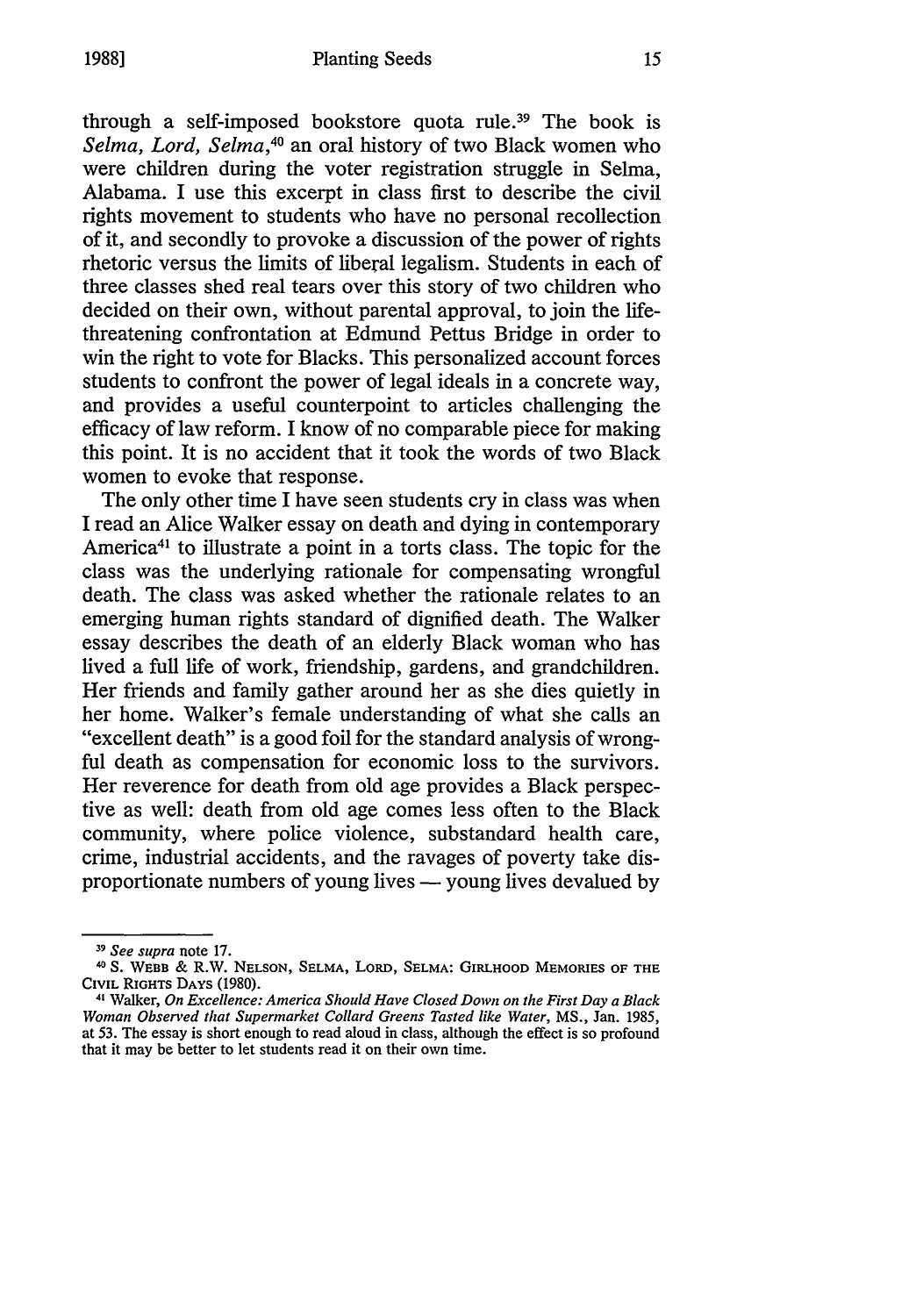the standard lost-future-earnings measure of damages. The broadened perspective of torts issues that this article provided was a useful supplement to the casebook.

In addition to classroom material, affirmative action scholarship has helped me to think about law, justice, knowledge, and history in ways that have excited me and fueled the desire to write. It has led me to new environments where I was welcomed with open arms, and to others where I was told angrily "go study" your own acts of oppression, leave us alone." That anger never fails to wound; it is so familiar, and yet, I am told, not mine to know or understand. That anger first brings terror: it may be true, after all, that each of us is ultimately and coldly alone in this life. Subsequently, however, it brings resolve to learn more and to work harder to defeat the terror. The voices of outsiders, including the angry voices, speak with an urgency that pushes my pen and makes me a scholar, indebted to my sisters and brothers for what they have taught me.

In summary, for one law teacher, affirmative action in the pursuit of knowledge has quickened the chase, has worked in the classroom, and has brought forth this essay/proposal. We are intellectual workers.42 Our shared words can end apartheid on our bookshelves and can help to banish it from our lives.

### VII. CONCLUSION

A gardening handbook warns us to remove the seed heads of phlox every spring and plant anew the hybrid seed.43 Left alone to reseed, the phlox will soon revert to the old muddy-purple, disappointing the gardener who first planted a rainbow of lemon, white, garnet, lavender, and apricot. We must tend our garden

<sup>42</sup> Anne Fagan Ginger, scholar, activist, and author of, *inter alia,* RELEVANT LAWYERS: CONVERSATIONS OUT OF COURT ON THEIR CLIENTS, THEIR PRACTICE, THEIR POLITICS, THEIR LIFESTYLE (1972), uses the term "intellectual workers" in urging law students to use their legal training in their own brand of activism.

<sup>43</sup> J. CROCKETT, CROCKETT'S VICTORY GARDEN (1977).